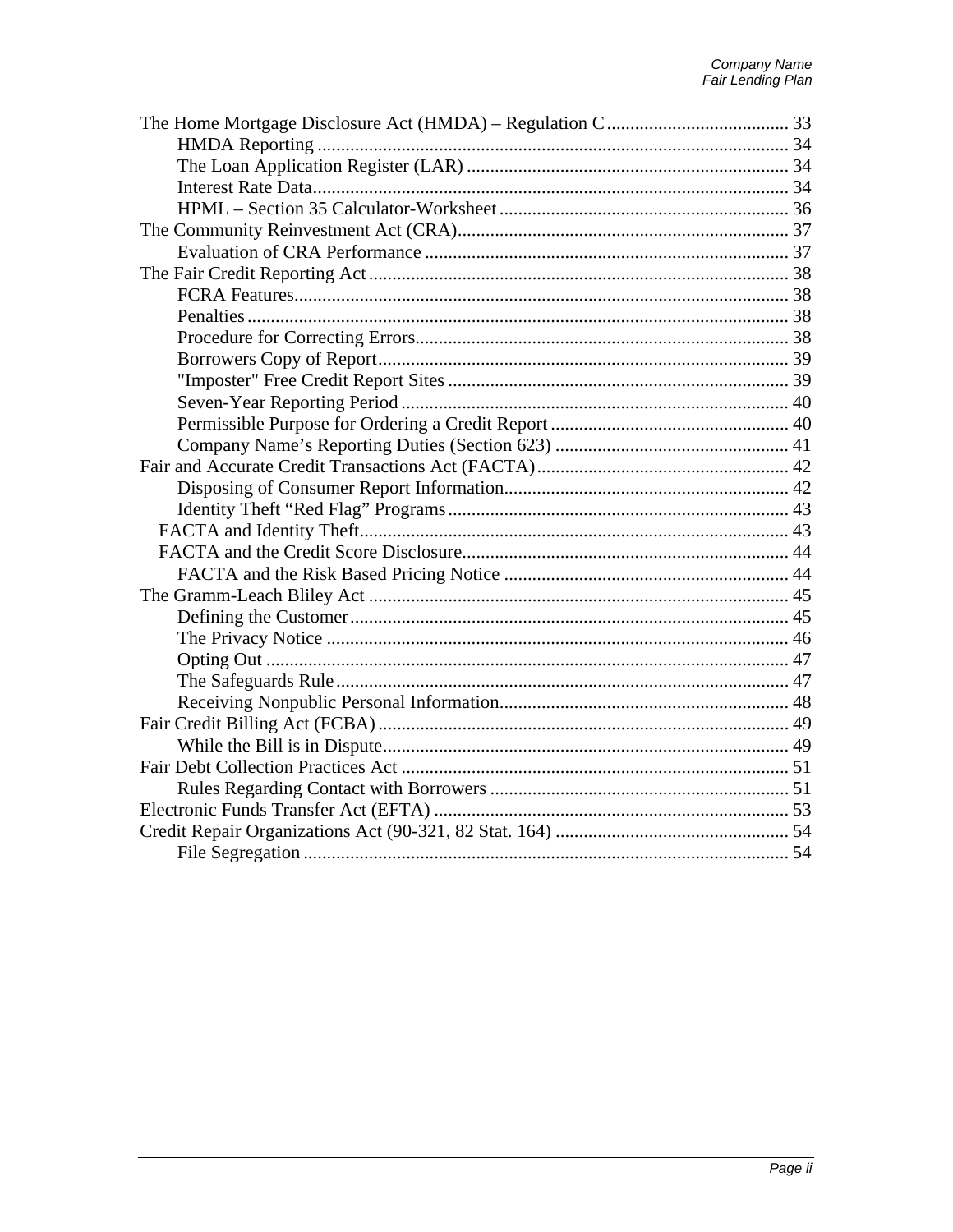## **Fair Housing and Fair Lending Acts**

#### *Plan Overview*

Company Name is required to comply with state Fair Lending Statutes, which are structured around the Federal Fair Housing and Equal Credit Opportunity Acts. This plan applies to residential home loans, but also to any consumer or business transaction. In addition, these principals apply to all business practices, whether purchase financing, refinancing or servicing/collections, as applicable.

Company Name designates the individual(s) listed as Compliance Manager ("See Audit Personnel") as the primary individual responsible for implementing and reporting on this plan.

#### *Regular Monitoring*

Each loan file is subject to a compliance review upon closing. That review insures that the file itself has been properly reviewed, and that all required disclosures have been made. 10% of loan production is reviewed as part of the quality control plan, and fair lending determinations are assessed in each of these reviews. As part of this review, any deficiencies are addressed to Senior Management for corrective action.

#### *Denied and Withdrawn Applications*

Pursuant to our underwriting and credit policy, all loans with are rejected/denied or withdrawn will be subject to a second level of review to insure compliance with Fair Lending Rules and practices. In addition, 10% of all rejected/denied and withdrawn applications are selected randomly for complete review.

#### *Training Program*

All origination and production employees who are required to be licensed under the SAFE Act receive annual training on Fair Lending and related laws. We provide initial training to all new employees and when laws change or updates are posted, provide those links to our employees for review.

#### *Wholesale*

If we originate through a wholesale channel, we will obtain written acknowledgement of compliance with the Fair Lending Plan.

#### *Proactive Complaint Resolution*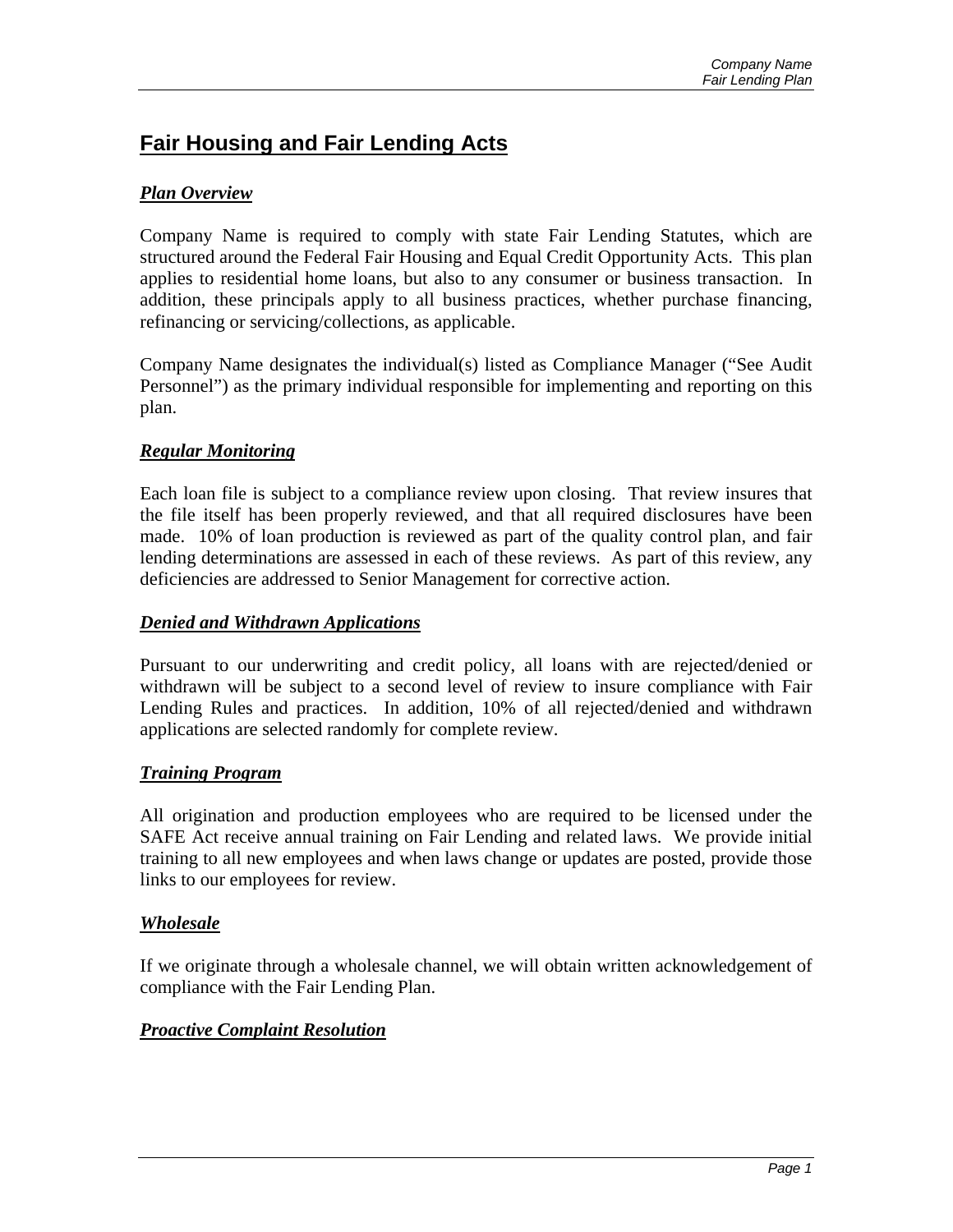Fair Lending Complaints are resolved to the customer's satisfaction through our "Compliant Resolution Process" herein. Once a complaint is lodged, it is up to Company Name to resolve it, not the customer.

#### *Review of Marketing Material*

Company Name's Marketing Policy, which is included herein by reference, and is part of our origination and loan production process, requires that ALL advertising be reviewed by production management AND the compliance manager as listed under Quality Control Personnel.

#### *Role of Compliance Manager*

In addition to the responsibilities listed here, the Compliance Manager is responsible for maintaining and updating compliance related policies and procedures.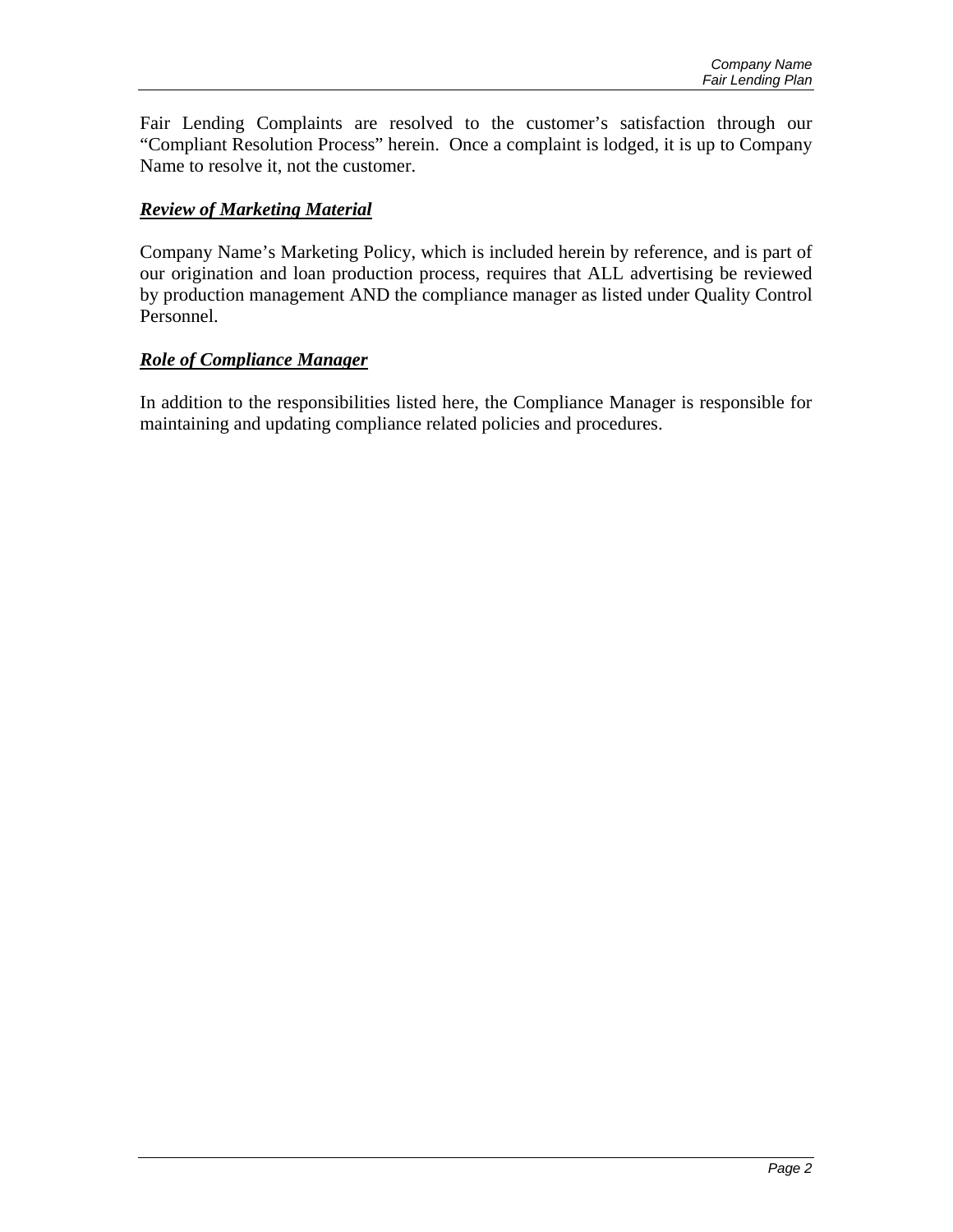## **Fair Lending Compliance**

#### *Introduction*

Regulations that deal with the granting of credit are among the major Federal consumer protection laws affecting mortgage lending. While RESPA, the (Real Estate Settlement Procedures Act) governs transactions, and the Truth-in-Lending (TILA) governs disclosure of loan terms, the decision making process for loans is governed by the Equal Credit Opportunity Act (ECOA).

In addition to mandating how credit decisions must be made and communicated, the ECOA also regulates what information can be used as the basis for credit decisions. In this way, the Equal Credit Opportunity Act (ECOA) and the Fair Housing Act (FHA) are part of a national effort to eliminate discrimination and assure equitable lending to all applicants. As a national policy, these Acts were designed to facilitate home ownership and economic development. Their impact has been greatest in low income areas.

The argument for Federal regulation is based on the belief that homeownership builds economic wealth and stability. Channeling credit into markets that have been historically underserved, or impaired by predatory lending practices, facilitates these benefits. The legislation that the late 60's and early 70's spawned may be viewed as a by-product of the civil rights movement. In fact, there was a groundswell of reform oriented legislation that spring from this period. The Truth-in-Lending Act, the Consumer Credit Protection Act and Real Estate Settlement Procedures Act were all aggressive pieces of legislation in uncharted waters. The concept of fair treatment in lending and housing may seem idealistic. The reality is that it has been essential to the economic growth the nation has seen since that time.

The laws that protect consumers from discriminatory or unethical practices are constantly being updated. They are dynamic because our world is evolving so quickly. Merged infile credit reports weren't an issue in the 70s or 80s. With the growth of e-commerce, the flow of the consumer's private information has accelerated. New laws are added as business tactics change. As a result, we have an ongoing history of regulations built upon the first.

| Year                                                 | Law                                                                                                                                                                                                                                                                           | Acronym                                                                               |
|------------------------------------------------------|-------------------------------------------------------------------------------------------------------------------------------------------------------------------------------------------------------------------------------------------------------------------------------|---------------------------------------------------------------------------------------|
| 1968                                                 | The Fair Housing Act (Title VIII of the Civil Rights Act)                                                                                                                                                                                                                     | FHA                                                                                   |
| 1968                                                 | Truth in Lending Act (Consumer Credit Protection Act)                                                                                                                                                                                                                         | TILA                                                                                  |
| 1970                                                 | The Fair Credit Reporting Act                                                                                                                                                                                                                                                 | <b>FCRA</b>                                                                           |
| 1974                                                 | The Equal Credit Opportunity Act                                                                                                                                                                                                                                              | <b>ECOA</b>                                                                           |
| 1974<br>1975<br>1977<br>1977<br>1977<br>1980<br>1988 | Housing and Community Development Act<br>Home Mortgage Disclosure Act<br>The Housing Financial Discrimination Act<br>The Fair Debt Collection Practices Act<br><b>Community Reinvestment Act</b><br><b>Electronic Fund Transfer Act</b><br><b>Fair Housing Amendments Act</b> | <b>HCD</b><br><b>HMDA</b><br><b>HFDA</b><br><b>FDCPA</b><br><b>CRA</b><br><b>EFTA</b> |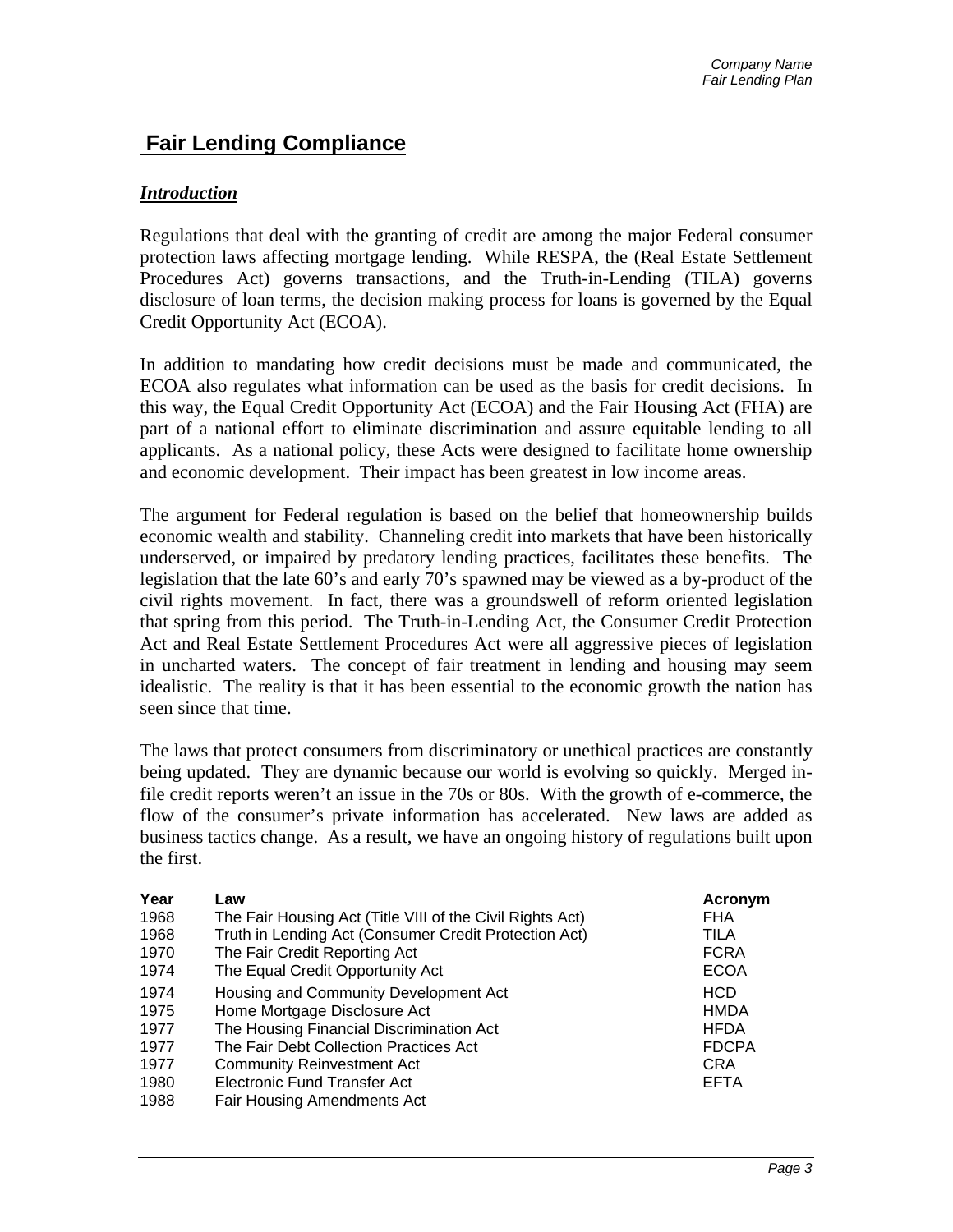| 1994 | Homeownership and Equity Protection Act (Amendment to TILA -<br>a.k.a. Section 32) | <b>HOEPA</b>       |
|------|------------------------------------------------------------------------------------|--------------------|
| 1995 | The Housing for Older Persons Act                                                  | <b>HOPA</b>        |
| 1996 | The Fair Debt Collection Practices Act                                             | <b>FDCPA</b>       |
| 1996 | <b>Consumer Credit Reporting Reform Act</b>                                        | <b>CCRRA</b>       |
| 1998 | The Homeowners Protection Act                                                      | <b>HPA</b>         |
| 1999 | Gramm-Leach-Bliley Act                                                             | GLB                |
| 2001 | Uniting and Strengthening America by Providing Appropriate Tools                   | <b>USA PATRIOT</b> |
|      | Required to Intercept and Obstruct Terrorism Act                                   |                    |
| 2003 | Fair and Accurate Credit Transactions Act                                          | <b>FACTA</b>       |
| 2005 | Bankruptcy Abuse Prevention and Consumer Protection Act                            |                    |

While these laws are Federal, individual states are also empowered to enforce these laws. The Federal government pre-empted states in regulating these areas. States, however, may also enforce regulations. Some enforce these at threshold levels that are more rigorous than Federal laws. This is especially true in the areas of predatory lending and high-cost loans.

#### *The CFPB and Secondary Regulators*

The creation Consumer Financial Protection Bureau (CFPB) as a requirement of the Wall Street Reform and Consumer Protection Act (aka Dodd-Frank) consolidated primary enforcement and regulation of consumer financial protection laws under the CFPB. However, secondary regulators and agencies still preserve much of the legacy of these laws and their enforcement in that the staffs still remain at their respective agencies, despite the consolidation of regulatory authority. These agencies remain invested in the identification of compliance and referral of enforcement.

There are eight federal agencies in charge of enforcing the credit related laws. Federal banks and savings and loans are regulated by the Treasury, the OCC, the OTS and the FDIC. Mortgage companies and brokers without a federal charter are regulated by the Federal Trade Commission, HUD, and the Department of Justice.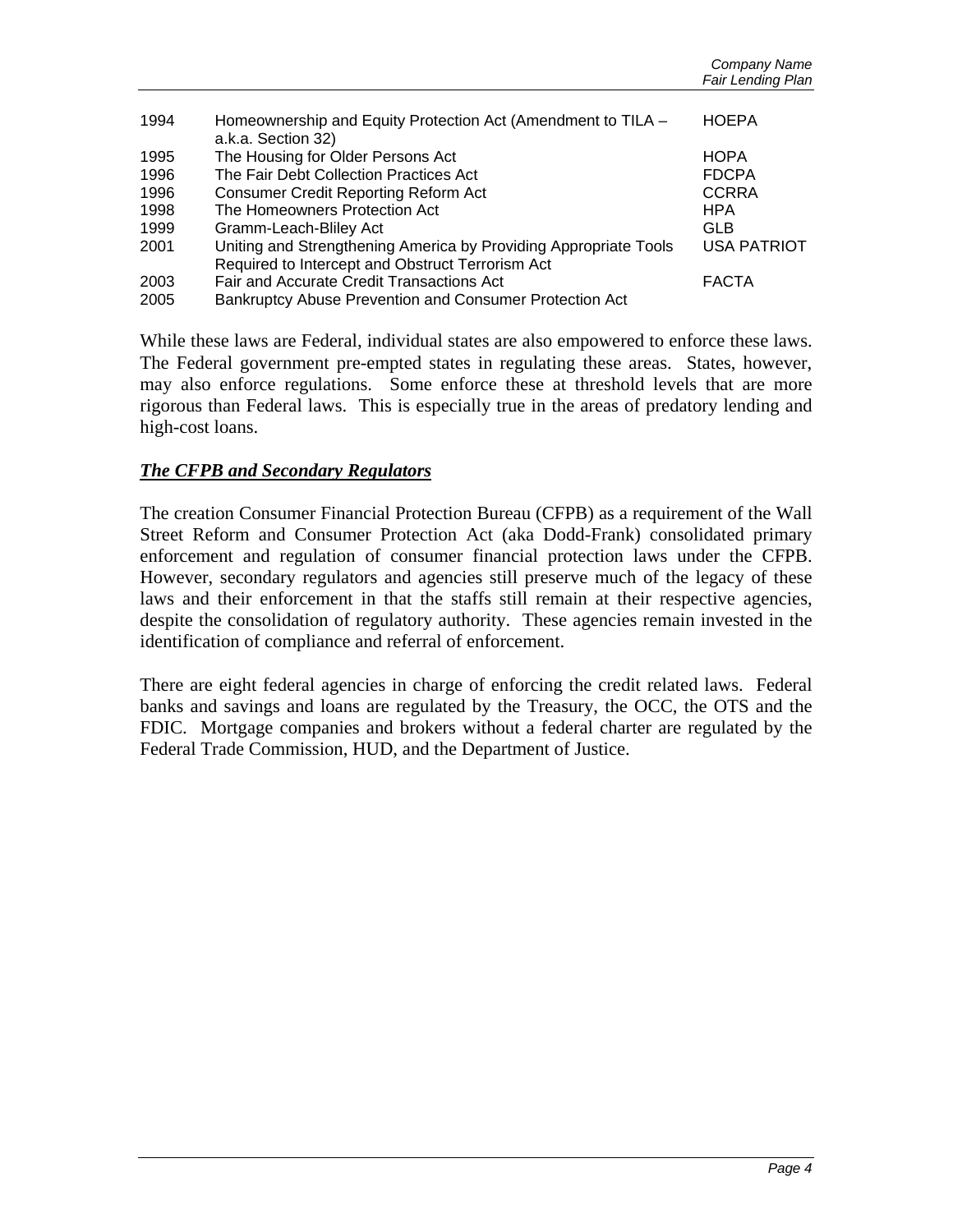## **Fair Lending and the Equal Credit Opportunity Act**

#### *Federal Reserve Regulation B - 12 CFR Part 202*

The Equal Credit Opportunity Act (ECOA) is the first law protecting consumers in their borrowing activities. It defines what decisions cannot be based on, and how the Company Name must communicate with the borrower regarding the decision.

#### *General Rules for Compliance §202.4*

**Discrimination** - Do not discriminate against an applicant on a prohibited basis regarding any aspect of a credit transaction.

**Discouragement** – Do not make any oral or written statement to applicants or prospective applicants that would discourage a reasonable person from pursuing an application

**Written Applications** - Take written applications for dwelling-related credit

**Disclosure** – Provide notice when the status of the application changes and provide all information used to arrive at decisions

#### *Definitions - §202.2*

| Term                   | <b>Definition</b>                                                                                                                                                                                                                                                                         |
|------------------------|-------------------------------------------------------------------------------------------------------------------------------------------------------------------------------------------------------------------------------------------------------------------------------------------|
| Applicant              | Any person who requests or who has received an extension of credit from a<br>Company Name, including guarantors, like co-borrowers                                                                                                                                                        |
| <b>Dwelling</b>        | Dwelling in this instance means a residential structure containing one-to-four<br>family units. Individual cooperative or condominium units, mobile or other<br>manufactured homes are also included, regardless of whether they are<br>considered as real property under state law.      |
| Application            | An oral or written request for credit, made in accordance with procedures<br>established by the Company Name. Does not include advances on a line of<br>credit. Mortgages applications must be in writing.                                                                                |
| Completed              | The Company Name has received all information the Company Name                                                                                                                                                                                                                            |
| Application            | regularly obtains and considers. The Company Name shall exercise<br>reasonable diligence in obtaining the information.                                                                                                                                                                    |
| Credit                 | The right granted by a Company Name to an applicant to either 1.) Defer<br>payment of a debt, 2.) Incur debt and defer its payment or 3.) Purchase<br>property or services and defer payment therefore                                                                                    |
| Company Name           | A person who regularly participates in the decision of whether or not to extend<br>credit. Includes regularly referring applicants or prospective applicants to<br>Company Names, selecting or offering to select Company Names to whom<br>requests for credit may be made, like brokers. |
| Credit                 | Every aspect of an applicant's dealings with a Company Name regarding an                                                                                                                                                                                                                  |
| Transaction            | application for credit or an existing extension of credit                                                                                                                                                                                                                                 |
| Empirically            | A system that evaluates an applicant's creditworthiness mechanically, based                                                                                                                                                                                                               |
| <b>Derived Credit</b>  | on key attributes of the applicant and aspects of the transaction, and that                                                                                                                                                                                                               |
| <b>Scoring Systems</b> | determines, alone or in conjunction with an evaluation of additional<br>information about the applicant, whether an applicant is deemed creditworthy                                                                                                                                      |
| <b>Extend Credit</b>   | The granting of credit in any form.                                                                                                                                                                                                                                                       |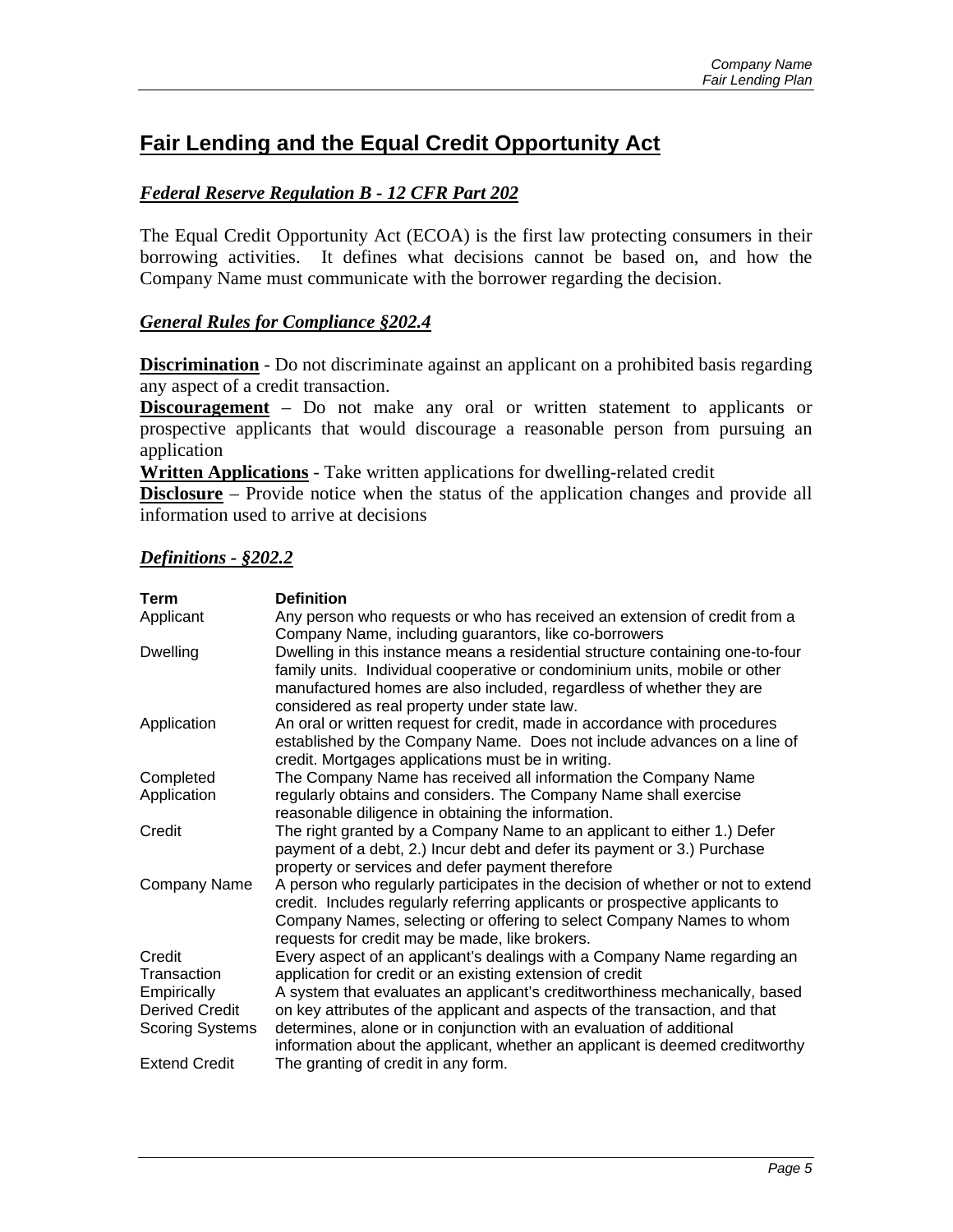### *Defining "Application"*

#### *Application Paths and Requirements*

Understanding the difference between the different application paths will guide the originator as to which path to choose. The MOST IMPORTANT POINT is that a transaction is not an application until the borrower has selected a property.

### **Application Processes**

|                            | Product<br>Discussion                                                                | <b>Pre-Qualification</b>                                                                   | Pre-Approval                                                                                                                                                                                                                    | Application                                                                                                                                                                                                                                                                                                                                                                                                                                               |
|----------------------------|--------------------------------------------------------------------------------------|--------------------------------------------------------------------------------------------|---------------------------------------------------------------------------------------------------------------------------------------------------------------------------------------------------------------------------------|-----------------------------------------------------------------------------------------------------------------------------------------------------------------------------------------------------------------------------------------------------------------------------------------------------------------------------------------------------------------------------------------------------------------------------------------------------------|
| <b>Description</b>         | <b>No</b><br>Prequalification,<br>just rates and<br>points                           | Pre-Qualification<br>Certificate                                                           | <b>Binding</b><br>Commitment                                                                                                                                                                                                    | <b>Specific Request for</b><br>Mortgage                                                                                                                                                                                                                                                                                                                                                                                                                   |
| Process                    | <b>Get Product</b><br><b>Discussion</b><br>Worksheet<br>Emphasize NOT<br>application | Product<br><b>Discussion</b><br>Worksheet<br>Credit<br><b>Authorization Pull</b><br>Credit | Pre-Property loan<br>Approval<br>(Underwriting<br>Only)<br>Complete<br>Application<br><b>Except Property</b>                                                                                                                    | Pre-Approval, including<br>obtain sales contract and<br>property info                                                                                                                                                                                                                                                                                                                                                                                     |
| Credit<br>Report           | $\overline{NO}$                                                                      | <b>YES</b>                                                                                 | <b>YES</b>                                                                                                                                                                                                                      | <b>YES</b>                                                                                                                                                                                                                                                                                                                                                                                                                                                |
| Property                   | $\overline{NO}$                                                                      | <b>NO</b>                                                                                  | <b>NO</b>                                                                                                                                                                                                                       | <b>YES</b>                                                                                                                                                                                                                                                                                                                                                                                                                                                |
| <b>LOS Status</b>          | Pre-Qualification                                                                    | <b>Pre-Qualification</b>                                                                   | Pre-Approval                                                                                                                                                                                                                    | <b>Application Taken</b>                                                                                                                                                                                                                                                                                                                                                                                                                                  |
| Disposition                | No application $-$<br>simply destroy per<br><b>Privacy Policy</b>                    | <b>Issue Certificate</b><br>or send to<br>underwriting for<br>denial                       | Underwriting<br><b>Issues Pre-</b><br>approval or Denial<br>(unless customer<br>withdraws)                                                                                                                                      | <b>Issue Loan Commitment</b>                                                                                                                                                                                                                                                                                                                                                                                                                              |
| Regulations                | None                                                                                 | Reg. B Equal<br>$Credit - for$<br>denial/adverse                                           | Reg. B Equal<br><b>Credit Opportunity</b><br>- Adverse<br><b>HMDA Reporting</b><br>(unless<br>withdrawn)<br>If Product<br>Selection is ARM<br>- Charm Booklet,<br><b>ARM Disclosure</b><br>FCRA - Credit<br><b>Score Notice</b> | <b>HUD Settlement Booklet</b><br>(Purchases)<br><b>Servicing Transfer</b><br>Disclosure (<br><b>ARMs - CHARM Booklet,</b><br><b>ARM Disclosure</b><br>Interest Only - Non-<br><b>Traditional Mortgage</b><br><b>Booklet, Illustrations</b><br><b>FACT Act Notice of Credit</b><br>Score<br><b>Privacy Policy</b><br><b>Application Disclosure</b><br>(appraisal and privacy<br>notices)<br><b>General Conditions Letter</b><br>State specific disclosures |
| Cost<br><b>Disclosures</b> | None                                                                                 | <b>Estimate of Costs</b><br>Form                                                           | <b>Estimate of Costs</b><br>Form                                                                                                                                                                                                | <b>Good Faith Estimate</b><br>Process                                                                                                                                                                                                                                                                                                                                                                                                                     |